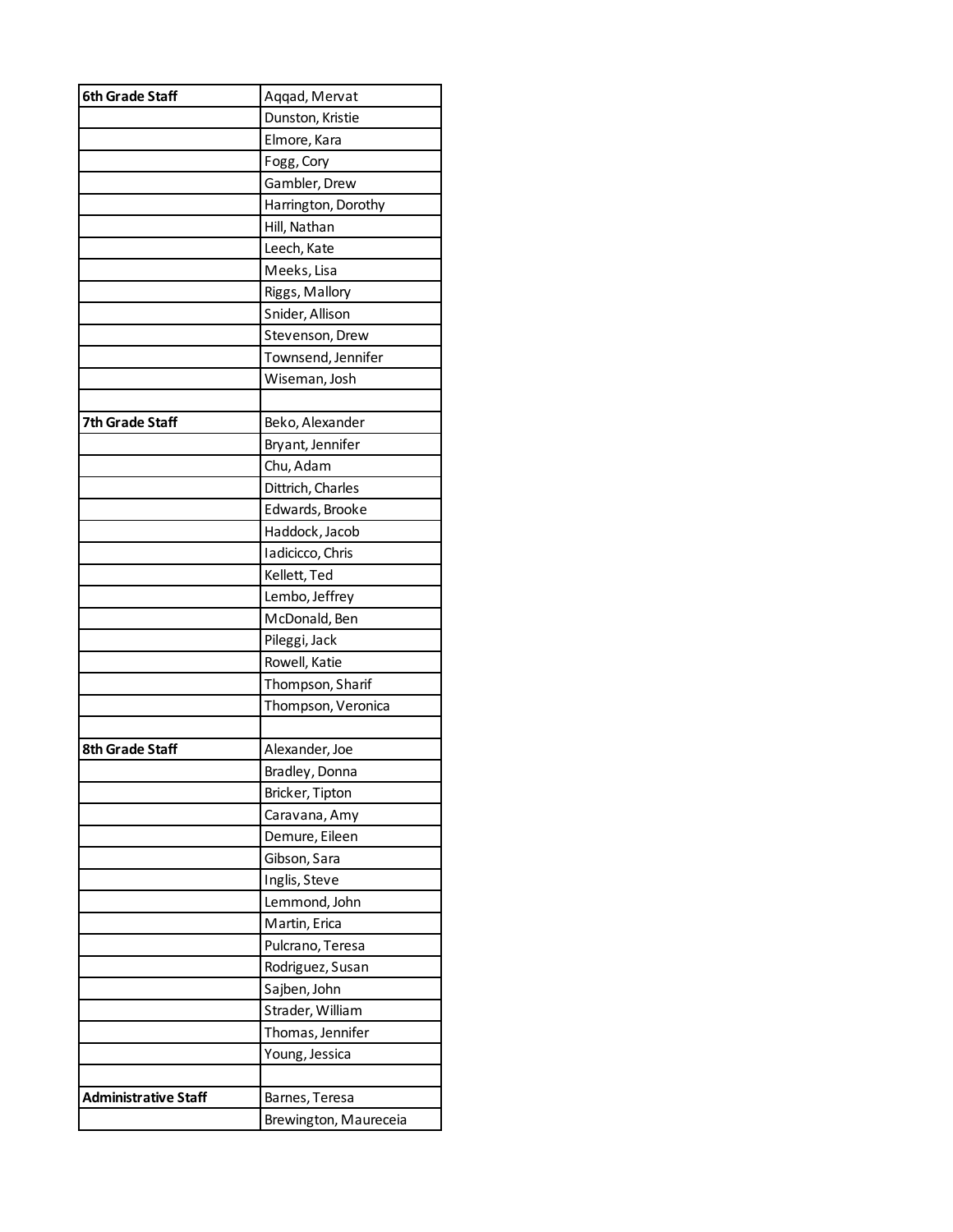|                                   | Bullock, Tari                   |
|-----------------------------------|---------------------------------|
|                                   | Frechette, Kathleen             |
|                                   | Gleason, Elana                  |
|                                   | Jasso, Rene                     |
|                                   | Lewis, Kristen                  |
|                                   | Mondora, Marla                  |
|                                   | Oehlrich, Jessica               |
|                                   | Sepulveda, Emily                |
|                                   | Yellock, Jalisa                 |
|                                   |                                 |
| <b>Arts Electives Teachers</b>    | Bennett, Margaret               |
|                                   | Harris, Nygel                   |
|                                   | Lowder, Lacy                    |
|                                   | Odum, Molly                     |
|                                   | Riggs, Erik                     |
|                                   | Thomas, Allison                 |
|                                   | Velarde, Roberto                |
|                                   |                                 |
| <b>CTE Teachers</b>               | Baxley, Stacy                   |
|                                   | Bradley, Kristie                |
|                                   | Dunn, Katie                     |
|                                   | Kalsbeek, Brian                 |
|                                   | Neal, Kortney                   |
|                                   |                                 |
|                                   |                                 |
| <b>Foreign Language Electives</b> | Barbieri, Andrea                |
|                                   | Bartley, Ute                    |
|                                   | Cardenas, Tiliza                |
|                                   | Troxell, Lisa                   |
|                                   |                                 |
| <b>PE Electives Staff</b>         | Castro, Steve                   |
|                                   | Dickens, Elton                  |
|                                   | Hepburn, Jasmine                |
|                                   |                                 |
| <b>Resource Teachers</b>          | Basaldu, John                   |
|                                   | Bonham West, Rebecca            |
|                                   | Carr, Nancy                     |
|                                   | Dalessio, Claudia               |
|                                   | Green, Anita                    |
|                                   | Lyktey, Vera                    |
|                                   | May, Stephen                    |
|                                   |                                 |
| <b>Special Education Staff</b>    | Berger, Jodi                    |
|                                   | Davis, Hannah                   |
|                                   | Dupre, Laura                    |
|                                   | Gaines, Carrie<br>Garrett, Mary |
|                                   |                                 |
|                                   | Haldane, Janine<br>Horne, Kate  |